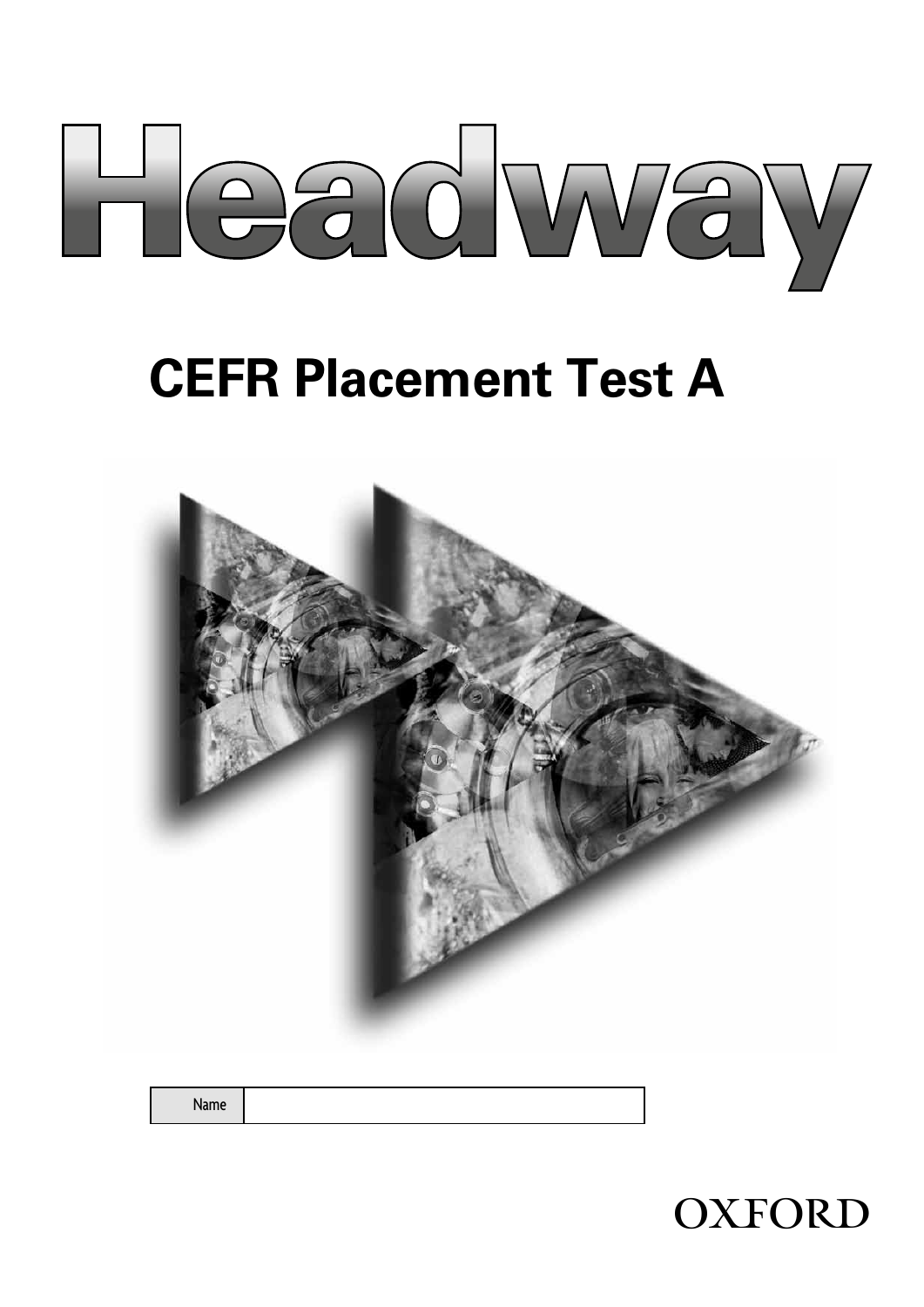

#### **Choose the best answer.**

- **1** Pete a teacher.
	- **a** isn't
	- **b** not
	- **c** aren't
	- **d** am not
- **2** Bill two brothers.
	- **a** have
	- **b** has
	- **c** is
	- **d** are
- **3** A: \_\_\_\_\_\_ Italian food?
	- B: Yes, I do.
	- **a** Are you like
	- **b** Likes
	- **c** Do you like
	- **d** You're like
- **4** A: Was Shakespeare a painter?
	- $B: No, he \_\_$ .
	- **a** weren't
	- **b** didn't
	- **c** isn't
	- **d** wasn't
- **5** \_\_\_\_\_\_\_ up early yesterday morning?
	- **a** Got
	- **b** Did you
	- **c** You get
	- **d** Did you get
- **6** Michael to work yesterday.
	- **a** not go
	- **b** didn't go
	- **c** didn't
	- **d** wasn't
- **7** Can you French?
	- **a** speak
	- **b** to speak
	- **c** speaks
	- **d** spoke
- **8** A: Good night.
	- B:
	- **a** That's great. Thank you.
	- **b** No, I don't know.
	- **c** You too. Sleep well.
	- **d** Hello. How are you?
- **9** A: How do you spell 'friend'?
	- $B:$

Name

- **a** It's Miguel.
- **b** F-R-I-E-N-D.
- **c** My surname is Jackson.
- **d** Yes, he is.
- **10** A: How much is the camera?
	- B:
	- **a** It's on page thirty.
	- **b** It's from Spain.
	- **c** It's about six months old.
	- **d** It's fifty pounds.
- **11** A: Excuse me. How do I get to the bus station?
	- B:
	- **a** In Oxford Street.
	- **b** Yes, that's right.
	- **c** It's about ten minutes.
	- **d** Go out of the school and turn right.
- **12** A: What time were you born?
	- $B:$
	- **a** My birthday's in August.
	- **b** On the third of March.
	- **c** At six o'clock in the morning.
	- **d** In 1999.
- **13** A:
	- B: I have a headache, that's all.
	- **a** What's the matter?
	- **b** Can I have a coffee, please?
	- **c** Thanks for everything.
	- **d** Here's a present for you.
- **14** A: What's your job?
	- $B: I'm$   $\qquad$
	- **a** married
	- **b** a doctor
	- **c** from Italy
	- **d** Paul Johnson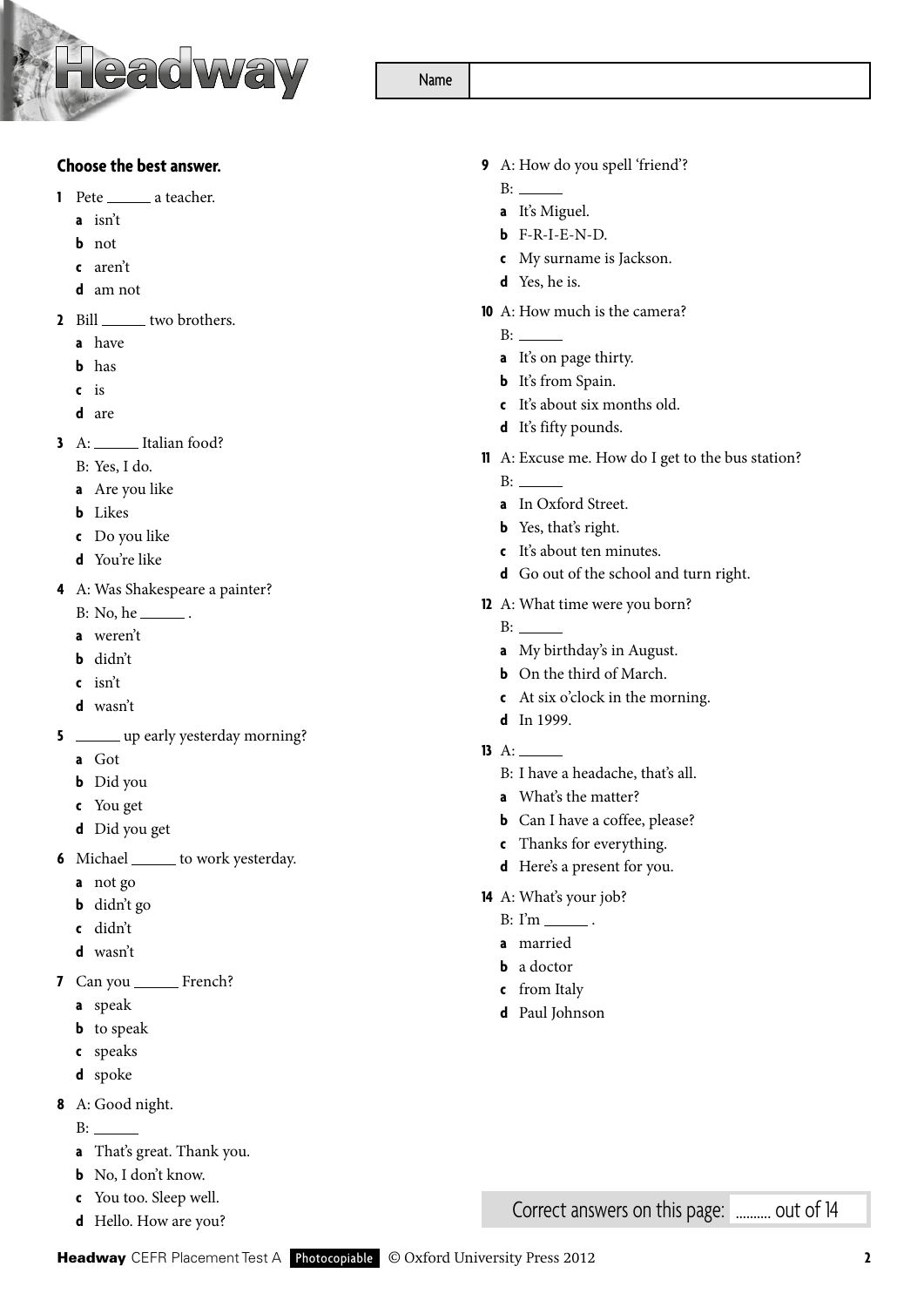

Name

- **15** John isn't Alice's \_\_\_\_\_\_\_. They aren't married.
	- **a** husband
	- **b** wife
	- **c** father
	- **d** mother
- **16** What do they speak in \_\_\_\_\_\_\_\_ ?
	- **a** Spanish
	- **b** Portuguese
	- **c** American
	- **d** Brazil
- **17** Your car keys are in the \_\_\_\_\_\_\_.
	- **a** lamp
	- **b** armchair
	- **c** drawer
	- **d** sofa
- **18** We \_\_\_\_\_\_\_ a painting for  $\epsilon$ 500.
	- **a** were
	- **b** said
	- **c** bought
	- **d** heard
- **19** Do you play \_\_\_\_\_\_?
	- **a** ice hockey
	- **b** the cinema
	- **c** holidays
	- **d** sailing

### **Read the text, then choose the best answer for questions20–25.**

David Smith is a doctor. He works in a hospital. His wife, Angela, is a bank manager. They have two children, Robert and Susan. Robert is eleven and Susan is nine. They're at school.

Last Sunday, the family got up early. David made a big breakfast of eggs and sausages. Then they went to the park. David and Robert played football, and Angela and Susan played tennis. The weather was beautiful. They enjoyed it. In the afternoon, they went out to a restaurant for lunch.

20 David and Angela are \_

- **a** brother and sister
- **b** married
- **c** doctors
- **d** bank managers

## 21 Angela is Susan's \_\_\_\_\_\_\_.

- **a** sister
- **b** father
- **c** mother
- **d** brother
- **22** Robert isn't .
	- **a** a student
	- **b** a child
	- **c** a doctor
	- **d** Susan's brother
- 23 David, Angela, Robert and Susan went to the park \_
	- **a** at night
	- **b** in the evening
	- **c** in the afternoon
	- **d** in the morning
- 24 David \_\_\_\_\_ breakfast.
	- **a** didn't enjoy
	- **b** bought
	- **c** cooked
	- **d** didn't have
- **25** They had .
	- **a** a holiday
	- **b** a lot of housework
	- **c** a horrible day
	- **d** a good time

## **Choose the best answer.**

- **26** They \_\_\_\_\_\_\_ in Hong Kong in 2010.
	- **a** isn't
	- **b** aren't
	- **c** wasn't
	- **d** weren't
- **27** Swim when I was five years old.
	- **a** I can
	- **b** I could
	- **c** I
	- **d** I was
- **28** I \_\_\_\_\_\_ to my brother right now.
	- **a** 'm talking
	- **b** talk
	- **c** talking
	- **d** talked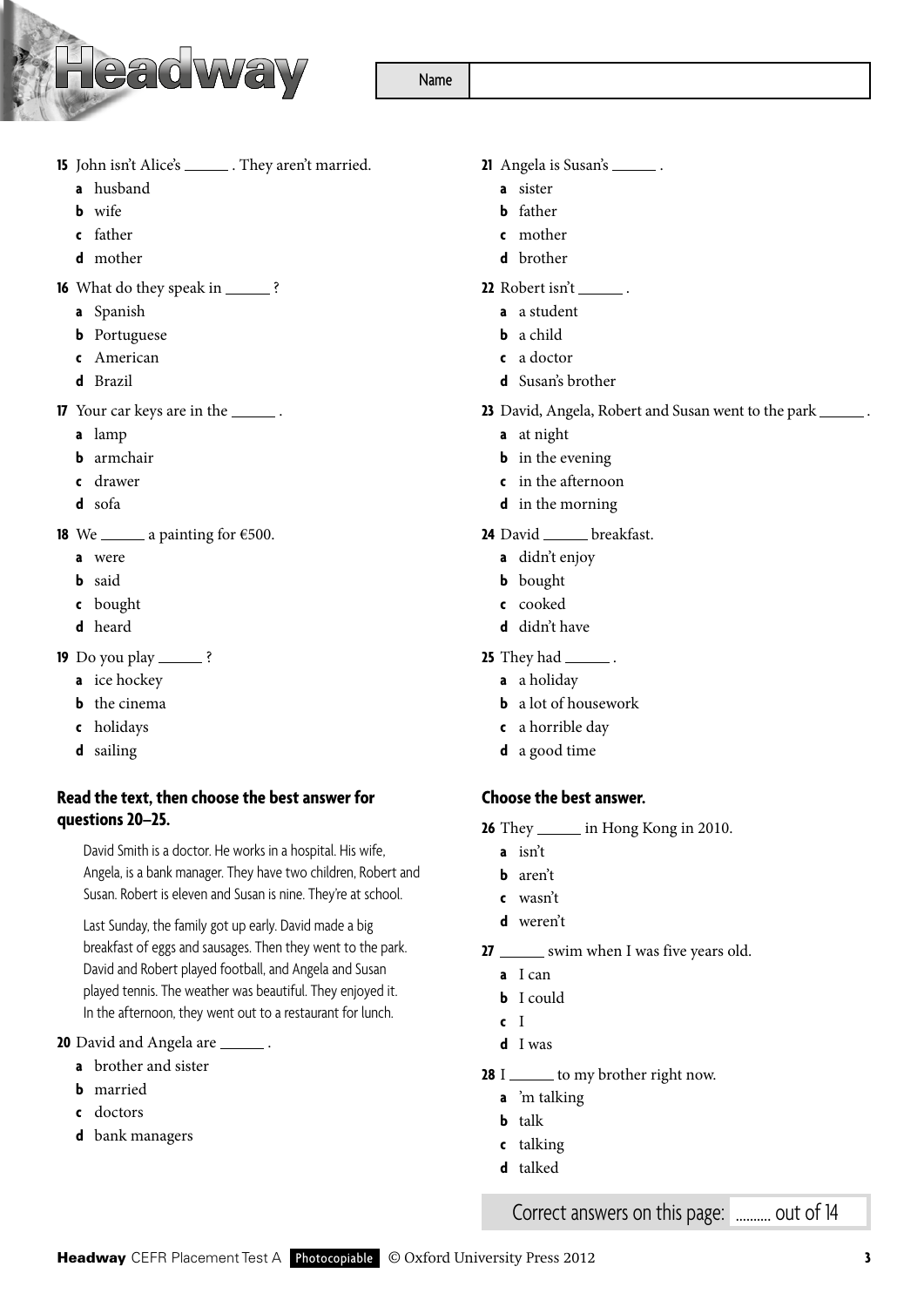

Name

- **29** to stay home and watch TV.
	- **a** I'm going
	- **b** I going
	- **c** Going
	- **d** Am going
- **30** Helena has never \_\_\_\_\_\_ to Australia.
	- **a** went
	- **b** go
	- **c** been
	- **d** goes
- **31** We <u>invite Tomas</u> to the party.
	- **a** haven't
	- **b** won't
	- **c** not
	- **d** aren't

#### **32** A:

- B: Sure. Good idea.
- **a** What does 'bilingual' mean?
- **b** Can I open a window? It's hot in here.
- **c** I like your jumper.
- **d** Excuse me! Can you help me?
- **33** A: There's an Internet café in Park Lane, next to
	- the bank.
	- $B:$
	- **a** Is that near here?
	- **b** Just two minutes, that's all.
	- **c** Do you need some money?
	- **d** Go straight ahead.
- **34** A:
	- B: No, it isn't.
	- **a** Can I speak to Emma, please?
	- **b** What's the address?
	- **c** Can I take a message?
	- **d** Is that Emma?
- **35** A:
	- B: Yes, please. It's delicious.
	- **a** Could you pass the salt, please?
	- **b** How would you like your coffee?
	- **c** Would you like some more rice?
	- **d** Is there any more salad left?
- **36** A: What about this jacket?
	- B:
	- **a** Credit card's fine.
	- **b** No, it isn't the right blue.
	- **c** How do you want to pay?
	- **d** Can I help you?
- **37** A:
	- B: Well, we could go swimming.
	- **a** How are you feeling today?
	- **b** What shall we do this afternoon?
	- **c** OK. I'll get my swimming costume.
	- **d** It's too cold to go swimming.
- **38** A: How do you find living in New York?
	- B:
	- **a** No, I missed it.
	- **b** Thank you. I'm glad you like it.
	- **c** I'm enjoying it a lot.
	- **d** I'm very well, thanks.
- **39** I don't like preparing food, but I like in restaurants.
	- **a** cooking
	- **b** eating
	- **c** going
	- **d** using
- **40** The plates are in the \_\_\_\_\_\_\_.
	- **a** cups
	- **b** fridge
	- **c** cooker
	- **d** cupboard
- 41 Can you \_\_\_\_\_\_\_ this from German to English?
	- **a** speak
	- **b** make
	- **c** think
	- **d** translate

#### **42** She speaks Spanish.

- **a** fluent
- **b** hard
- **c** well
- **d** very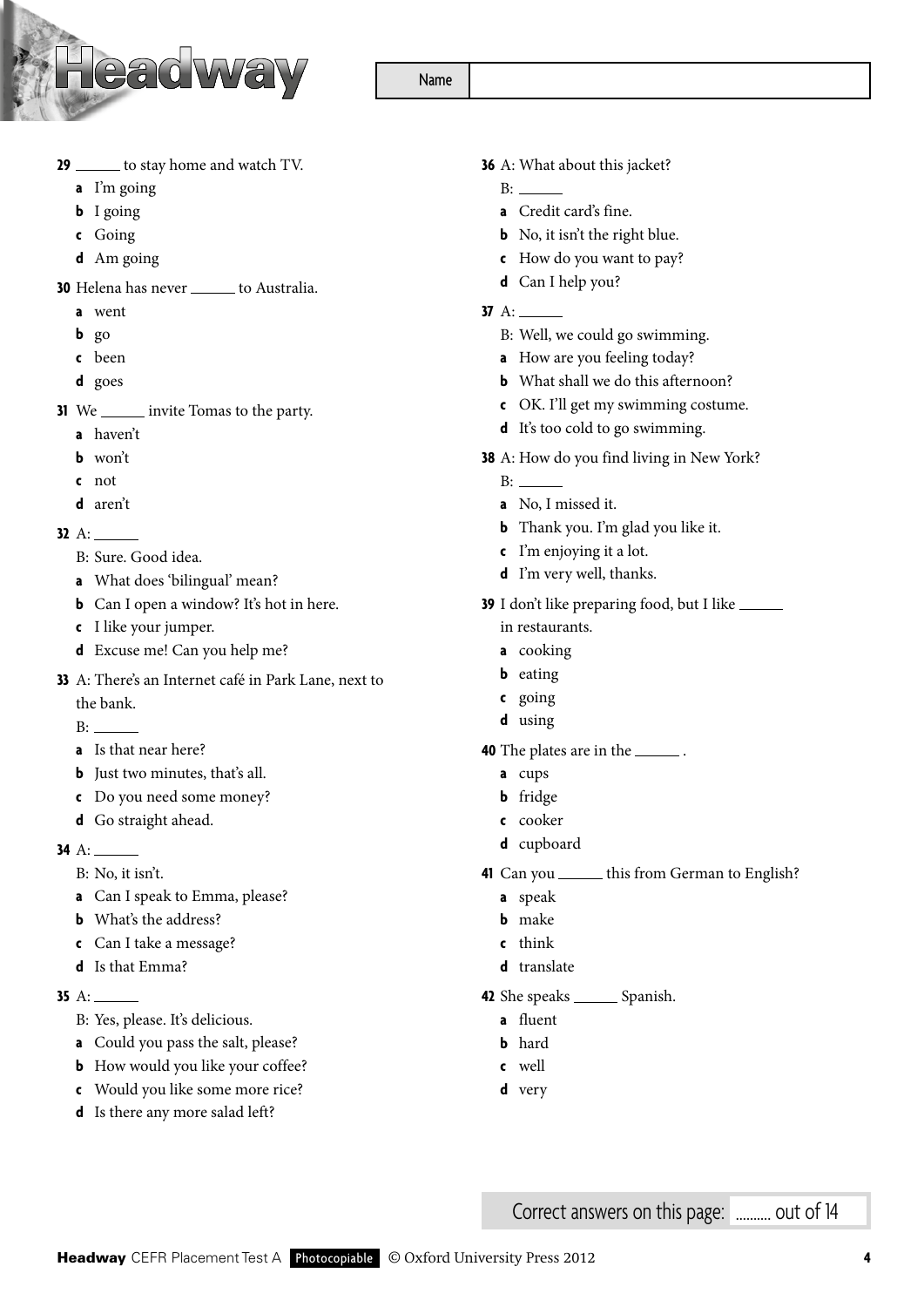**43** It's a lovely day. It's \_\_\_\_\_\_\_. Let's go to the beach.

**AAGWA** 

- **a** cool and cloudy
- **b** cold and foggy
- **c** sunny and warm
- **d** wet and windy
- **44** My father is a nurse. He works in a \_\_\_\_\_\_.
	- **a** cinema
	- **b** hospital
	- **c** factory
	- **d** shop

#### **Read the text, then choose the best answer for questions 45–50.**

My name's Rachel. I like summer best. We cook and eat in the garden, and we often go to the beach. I don't like sunbathing, but I love swimming. I was born in a village near the seaside, and my family went to the beach almost every day. I could swim when I was a baby. I loved it then, and I love it now.

My brother loves surfing and he's really good at it. He's the best surfer in our school. He's won ten or fifteen competitions. I've tried it, but I've never learnt to surf. Maybe I'll try it again when I retire!

- **45** Rachel talks about \_\_\_
	- **a** her plans for the future
	- **b** her favourite season
	- **c** what she did last month
	- **d** her favourite food

**46** Rachel talks about her .

- **a** leisure activities
- **b** working life
- **c** school days
- **d** parents and grandparents
- **47** Rachel when she was a very little girl.
	- **a** learned to swim
	- **b** didn't like swimming
	- **c** lived in the city
	- **d** rarely went to the beach

**48** Rachel's brother surfing.

- **a** is learning
- **b** has never been
- **c** has done a lot of
- **d** is going to try
- **49** Rachel surfing.
	- **a** has never been
	- **b** isn't good at
	- **c** has won awards for
	- **d** hates

**50** Rachel's brother is surfer than his classmates.

- **a** an older
- **b** a safer
- **c** a worse
- **d** a better

#### **Choose the best answer.**

- **51** I'm thinking \_\_\_\_\_\_\_ to Japan next year.
	- **a** of going
	- **b** I go
	- **c** goes
	- **d** going
- **52** One day, I hope \_\_\_\_\_\_\_ China.
	- **a** will visit
	- **b** visit
	- **c** visiting
	- **d** to visit
- **53** If I \_\_\_\_\_\_ travelling, I'll send you lots of postcards.
	- **a** 'll go
	- **b** went
	- **c** go
	- **d** 'll
- **54** In the future, cities on Mars
	- **a** are being built
	- **b** can build
	- **c** will be built
	- **d** are building
- **55** All of the sandwiches \_\_\_\_\_\_\_.
	- **a** were eaten
	- **b** are eating
	- **c** were eating
	- **d** have eaten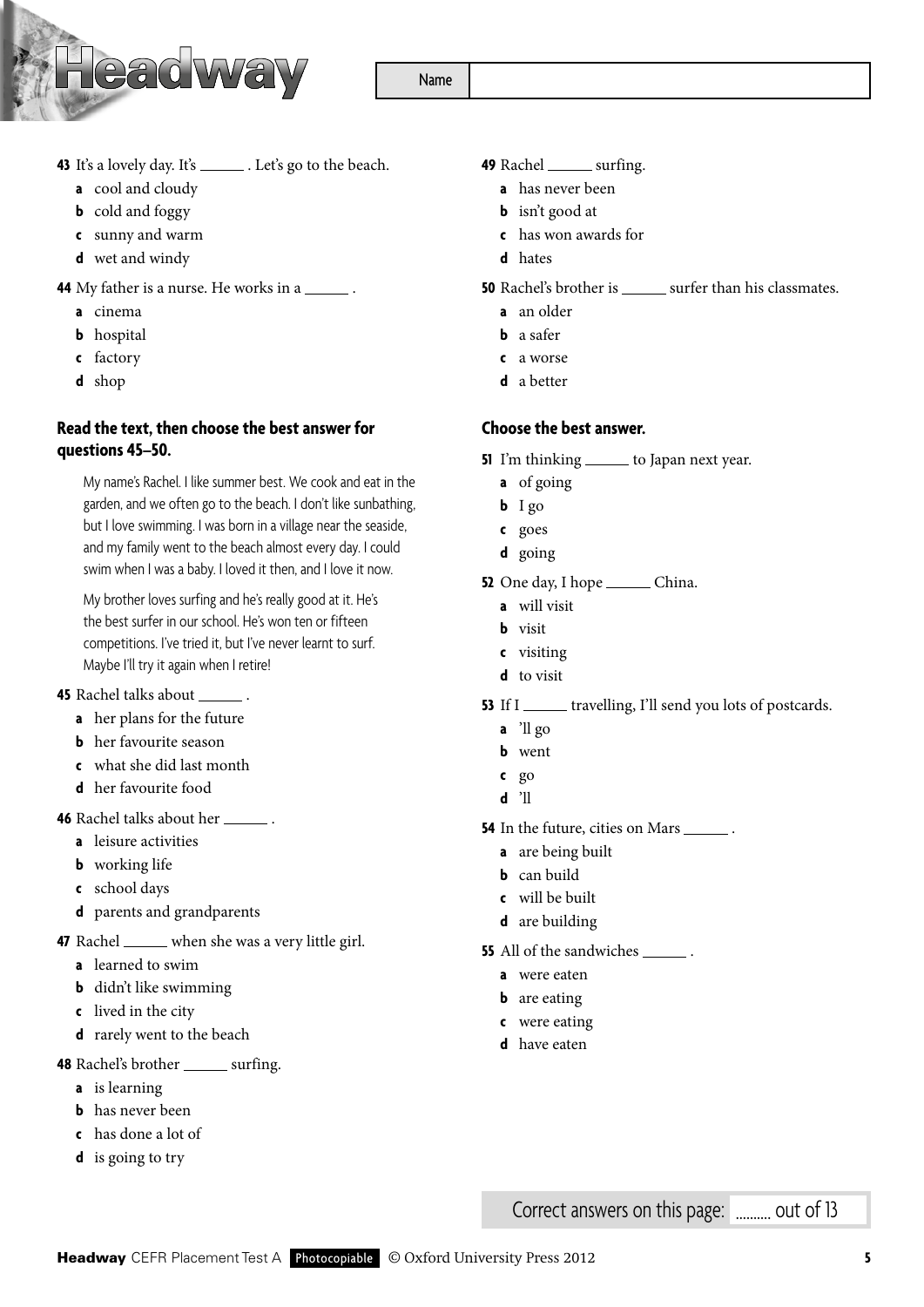- **56** There was no money in the office when I arrived at work. All of it \_\_\_\_\_\_ by burglars.
	- **a** has been stolen
	- **b** had been stealing
	- **c** had stolen
	- **d** had been stolen
- **57** A:
	- B: £8 for an adult, £4.50 for children under 12.
	- **a** How much is it to get in?
	- **b** I gave you a £10 note, not a £5 note.
	- **c** How much is a litre of petrol?
	- **d** It's cheaper if you buy a family ticket.
- **58** A:
	- B: Cheer up! You've got me. I'm always here for you.
	- **a** I passed my exam.
	- **b** I'm getting married next week.
	- **c** I'm going on holiday to Australia tomorrow.
	- **d** I don't think I have many friends.
- **59** A: What are your symptoms?
	- B:
	- **a** I've got a temperature and I feel awful.
	- **b** Just take it easy for a while.
	- **c** I've got food poisoning.
	- **d** Drink plenty of liquids.
- **60** A: Hello? Hello?
	- B:
	- **a** I'm not sure. Can I get back to you later?
	- **b** Sorry, we were cut off.
	- **c** OK. Speak to you soon.
	- **d** Oh, and can you give me Dean's number?
- **61** A: Mike and Jo are such nice people.
	- B:
	- **a** I know. There were so many problems.
	- **b** Yes, I don't know how they live in it.
	- **c** You're right. We had so much fun with them.
	- **d** That's true. I don't know where it's all gone.
- **62** A: I'll give you a lift into town if you like.
	- B:
	- **a** I'm sorry, it's not working today.
	- **b** I've got enough already thanks.
	- **c** Go ahead. It's very hot in here.
	- **d** That would be great.
- **63** I didn't have much time, so I did my homework .
	- **a** quickly
	- **b** lazily
	- **c** peacefully
	- **d** tragically
- **64** I haven't got any \_\_\_\_\_\_\_\_. Is there a chemist's near here?
	- **a** envelopes
	- **b** doughnuts
	- **c** stamps
	- **d** deodorant
- **65** We were \_\_\_\_\_\_ during the film. It wasn't interesting at all.
	- **a** shocked
	- **b** bored
	- **c** annoyed
	- **d** depressed
- **66** I'm \_\_\_\_\_\_\_ a lot of training for my new job.
	- **a** spending
	- **b** studying
	- **c** doing
	- **d** working
- **67** Henry wants to study at Oxford University, but he also wants to study at Cambridge University. He can't up his mind.
	- **a** get
	- **b** go
	- **c** take
	- **d** make
- **68** I <u>same my</u> job because the hours were too long.
	- **a** gave up
	- **b** took off
	- **c** put away
	- **d** went back
- **69** My brother really \_\_\_\_\_\_\_ my father.
	- **a** picks up
	- **b** gets on
	- **c** takes after
	- **d** looks up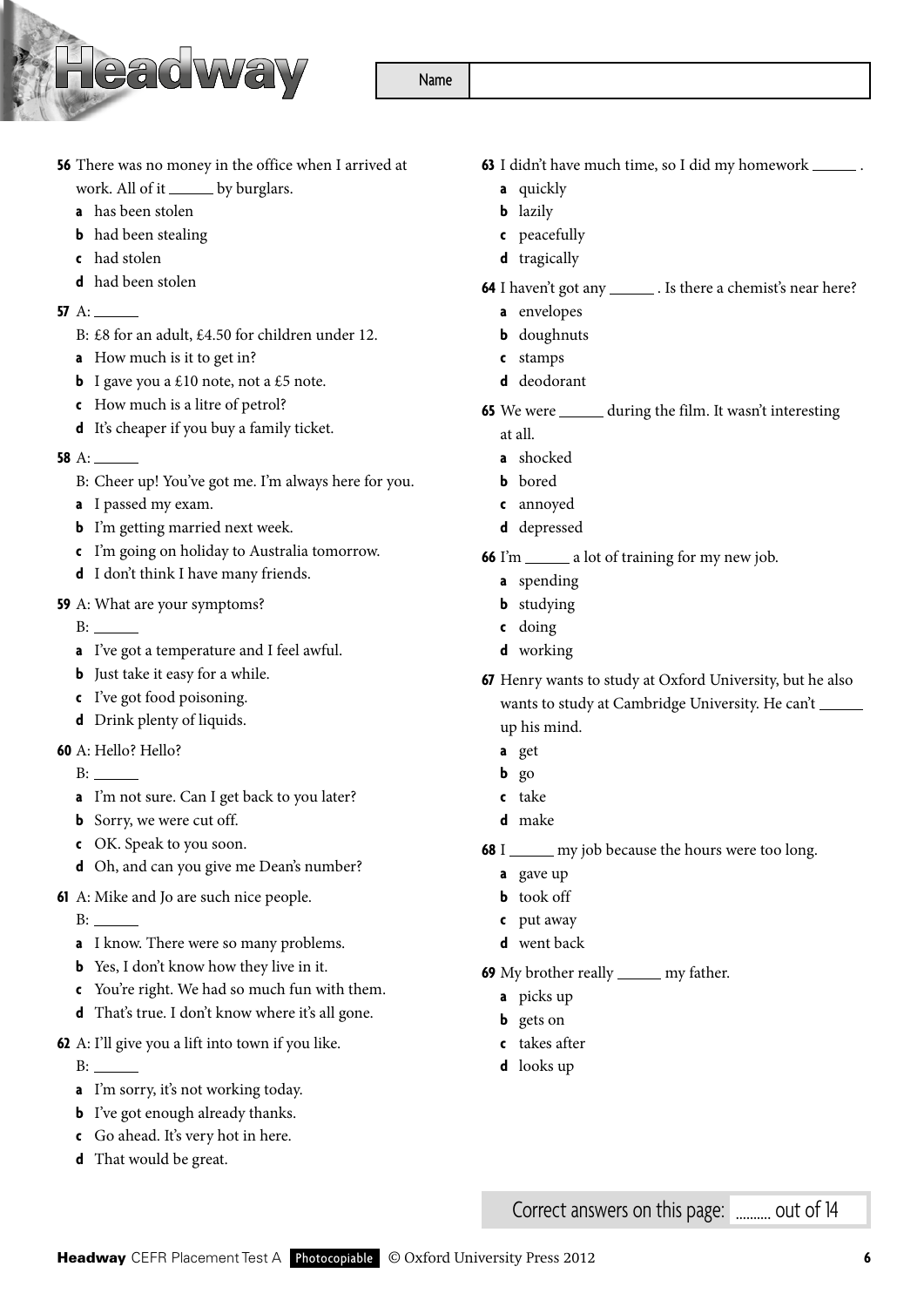

## **Read the text, then choose the best answer for questions70–75.**

Greg is 21 years old. He's been studying at Manchester University for the past three years, but he's going to finish his course next month. 'I'd like to get a job here in Manchester,' he says, 'but that may not be possible. My degree is in Business, and I'd like to work in management. But there aren't a lot of jobs right now, and I haven't got any money. I'm feeling a bit nervous and depressed about finding a job, actually. It's on my mind a lot. I'm afraid I won't find one, and I'll be unemployed for a long time.'

If Greg doesn't find a job in Manchester, he'll look for something in nearby Leeds or Sheffield. 'As soon as I finish my exams, I'll start applying,' he says. 'That's next month. Right now, I need to concentrate on my studies.' He adds, 'I don't think I'll be happy until I start working in Manchester.'

#### **70** Greg .

- **a** would like to leave Manchester
- **b** hopes to continue studying for another year
- **c** hasn't finished his course yet
- **d** wasn't studying last year
- 71 Greg \_\_\_\_\_\_\_ Business.
	- **a** would like to study
	- **b** is studying
	- **c** already has a job in
	- **d** isn't interested in
- **72** Greg finding a job.
	- **a** doesn't think a lot about
	- **b** thinks it won't be difficult
	- **c** says he feels confident about
	- **d** feels worried about
- **73** Greg is going to apply for jobs in Leeds and Sheffield
	- in Manchester.
	- **a** after trying for a job
	- **b** as soon as he finds a job
	- **c** while he's applying for jobs
	- **d** before he looks for work
- **74** At the moment, Greg's main focus is \_\_\_\_\_\_.
	- **a** his studies
	- **b** applying for jobs
	- **c** searching for a flat
	- **d** preparing to move
- **75** Greg won't be happy if he doesn't \_\_\_\_\_\_\_.
	- **a** fail his exams
	- **b** have his exams next month
	- **c** get work in Leeds or Sheffield
	- **d** find a job in Manchester

#### **Choose the best answer.**

**76** The sign says *No parking*. We \_\_\_\_\_\_ to park here.

- **a** shouldn't
- **b** aren't allowed
- **c** can't
- **d** should
- **77** A: How long have you \_\_\_\_\_\_\_ English?
	- B: For about six years.
	- **a** studying
	- **b** been studying
	- **c** study
	- **d** to study
- **78** If \_\_\_\_\_\_ told me about your problems, I'd have helped.
	- **a** you'll
	- **b** you're
	- **c** you've
	- **d** you'd
- **79** We can text \_\_\_\_\_\_ after work and arrange a place to meet.
	- **a** each other
	- **b** each
	- **c** us
	- **d** another
- **80** I saw Mrs Jones yesterday. She was surprised and asked me what in London.
	-
	- **a** are you doing
	- **b** am I doing
	- **c** I was doing
	- **d** if I'm doing
- 81 I wish you \_\_\_\_\_\_ before you speak.
	- **a** 'd think
	- **b** 'll think
	- **c** think
	- **d** 're thinking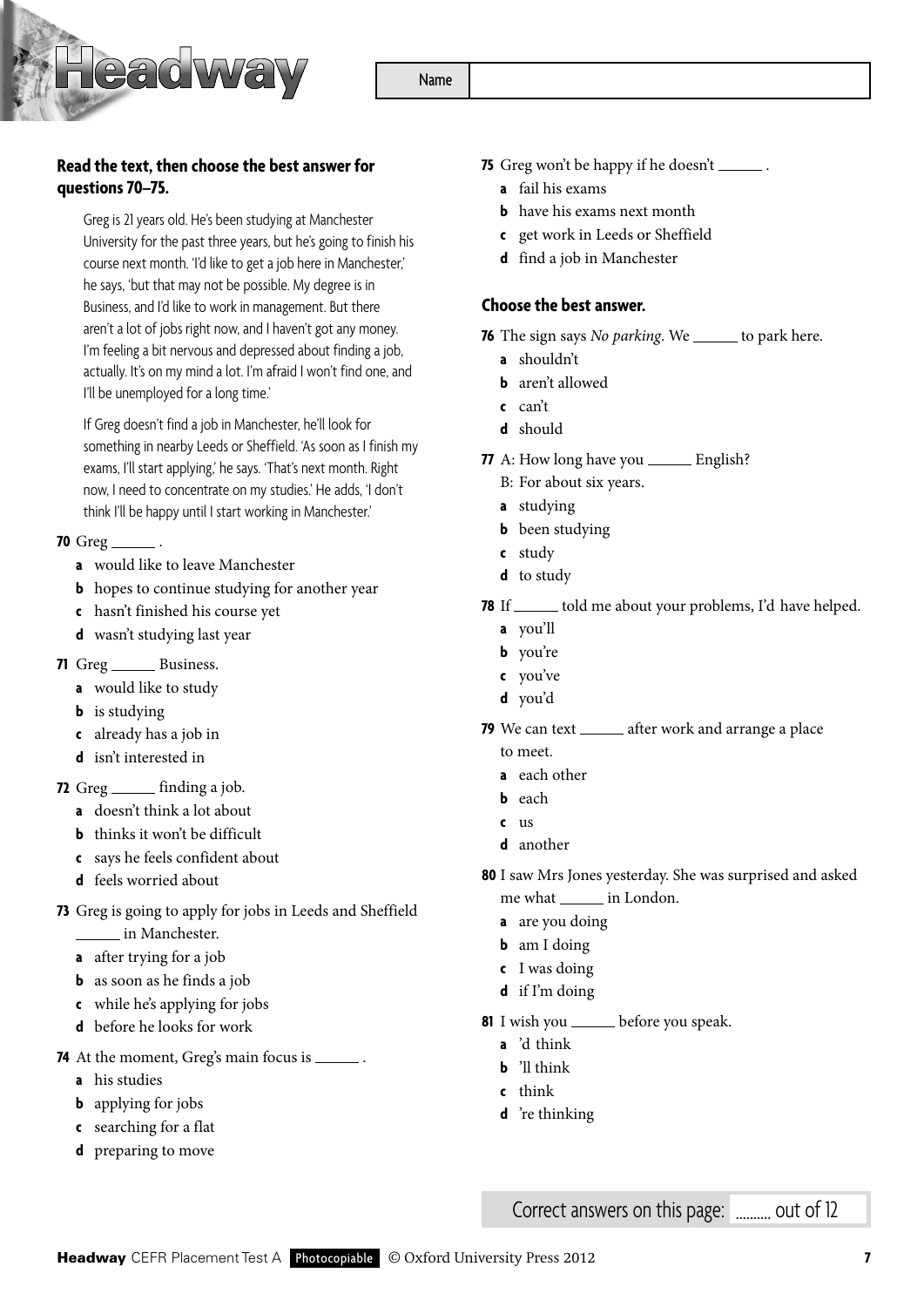

## **82** A:

- B: Oh, dear. I'd love to, but this weekend I'm so busy.
- **a** Are you doing anything next Saturday afternoon?
- **b** I was wondering if we could meet next Saturday morning.
- **c** What are you doing next Sunday evening?
- **d** I'm afraid I've already got something to do on Sunday.

## **83** A: I failed my driving test again.

- B: and the Boston state of the state of the state of the state of the state of the state of the state of the state of the state of the state of the state of the state of the state of the state of the state of the state of
- **a** Absolutely.
- **b** That's too bad.
- **c** Fair enough.
- **d** That's amazing!
- **84** A: I think you must have made a mistake. I'm pretty sure I gave you a £20 note.
	- B:  $\qquad \qquad$
	- **a** Thanks. That's for you.
	- **b** Yes, I'm afraid it is. But it doesn't include tax.
	- **c** Sure. Tell me your account number.
	- **d** Oh, did you? Er… sorry about that.
- **85** A: What time will we arrive?
	- $B:$
	- **a** Presumably, the others will be late.
	- **b** Generally, on time.
	- **c** Hopefully, in the next hour.
	- **d** Obviously, we're late.

#### **86** A:

- B: Oh, well. You live and learn.
- **a** I trusted Adam and he stole my money.
- **b** I've got ten exams in the next two weeks.
- **c** I forgot her birthday, so I sent her a text.
- **d** I wonder if their marriage will last.

#### **87** A:

- B: In your dreams. Not if you were the last man on earth.
- **a** Come on, you know you want to go out with me really.
- **b** I'm cleaned out! This new jacket cost the earth.
- **c** We're throwing caution to the wind and emigrating to Australia.
- **d** I'm really tired, so I'm going to stay home tonight.
- **88** His attendance is \_\_\_\_\_\_\_. Some weeks he comes every day, other weeks he misses several classes.
	- **a** irregular
	- **b** unsuitable
	- **c** untrue
	- **d** inaccurate
- **89** I don't eat much fruit. I'm not that <u>see on</u> it.
	- **a** crazy
	- **b** keen
	- **c** fond
	- **d** excited
- **90** A lot of people visited the art gallery to see the
	- painter's
	- **a** service
	- **b** masterpiece
	- **c** architecture
	- **d** headline
- **91** Two men \_\_\_\_\_\_\_ jail last night.
	- **a** broke out of
	- **b** sorted out
	- **c** took up
	- **d** broke up with
- **92** I felt bad because my brother and I  $\_\_\_\_\$ .
	- **a** admitted
	- **b** accused
	- **c** quarrelled
	- **d** criticized
- **93** The sailors didn't see <u>for</u> two months as they crossed the Atlantic.
	- **a** world
	- **b** earth
	- **c** ground
	- **d** land